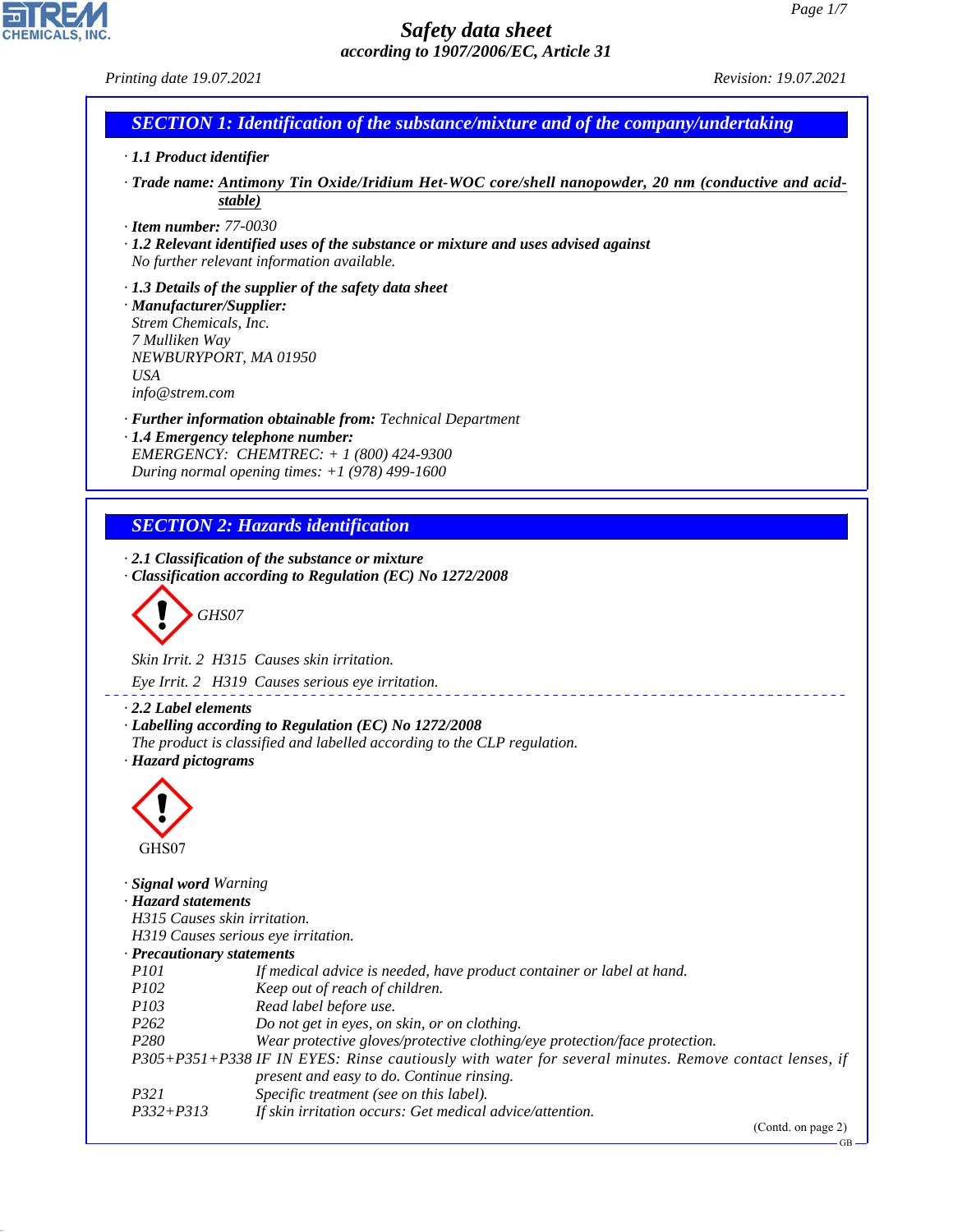#### *Printing date 19.07.2021 Revision: 19.07.2021*

*Trade name: Antimony Tin Oxide/Iridium Het-WOC core/shell nanopowder, 20 nm (conductive and acid-stable)*

*P403+P233 Store in a well-ventilated place. Keep container tightly closed.*

- *· 2.3 Other hazards*
- *· Results of PBT and vPvB assessment*

*· PBT: Not applicable.*

*· vPvB: Not applicable.*

# *SECTION 3: Composition/information on ingredients*

*· 3.2 Chemical characterisation: Mixtures*

*· Description: Mixture of substances listed below with nonhazardous additions.*

#### *· Dangerous components:*

| CAS: 18282-10-5  | tin dioxide                                                                                                       | $89.0\%$ |  |
|------------------|-------------------------------------------------------------------------------------------------------------------|----------|--|
|                  | EINECS: $242-159-0$ substance with a Community workplace exposure limit                                           |          |  |
| $CAS: 1314-60-9$ | diantimony pentoxide                                                                                              | $11.0\%$ |  |
|                  | EINECS: 215-237-7 $\otimes$ Aquatic Chronic 2, H411; $\otimes$ Acute Tox. 4, H302; Acute Tox. 4, H332; Skin Irrit |          |  |
|                  | $ 2, H315$ ; Eye Irrit. 2, H319; STOT SE 3, H335                                                                  |          |  |

*· Additional information: For the wording of the listed hazard phrases refer to section 16.*

## *SECTION 4: First aid measures*

- *· 4.1 Description of first aid measures*
- *· General information: Immediately remove any clothing soiled by the product.*
- *· After inhalation: In case of unconsciousness place patient stably in side position for transportation.*
- *· After skin contact: Immediately wash with water and soap and rinse thoroughly.*
- *· After eye contact:*
- *Rinse opened eye for several minutes under running water. If symptoms persist, consult a doctor.*
- *· After swallowing: If symptoms persist consult doctor.*
- *· 4.2 Most important symptoms and effects, both acute and delayed No further relevant information available.*
- *· 4.3 Indication of any immediate medical attention and special treatment needed*
- *No further relevant information available.*

## *SECTION 5: Firefighting measures*

*· 5.1 Extinguishing media*

- *· Suitable extinguishing agents: Use fire extinguishing methods suitable to surrounding conditions.*
- *· 5.2 Special hazards arising from the substance or mixture No further relevant information available.*
- *· 5.3 Advice for firefighters*
- *· Protective equipment: No special measures required.*

# *SECTION 6: Accidental release measures*

- *· 6.1 Personal precautions, protective equipment and emergency procedures Not required.*
- *· 6.2 Environmental precautions: Do not allow to enter sewers/ surface or ground water.*
- *· 6.3 Methods and material for containment and cleaning up: Pick up mechanically.*
- *· 6.4 Reference to other sections*

44.1.1

*See Section 7 for information on safe handling.*

*See Section 8 for information on personal protection equipment.*

(Contd. on page 3)



(Contd. of page 1)

GB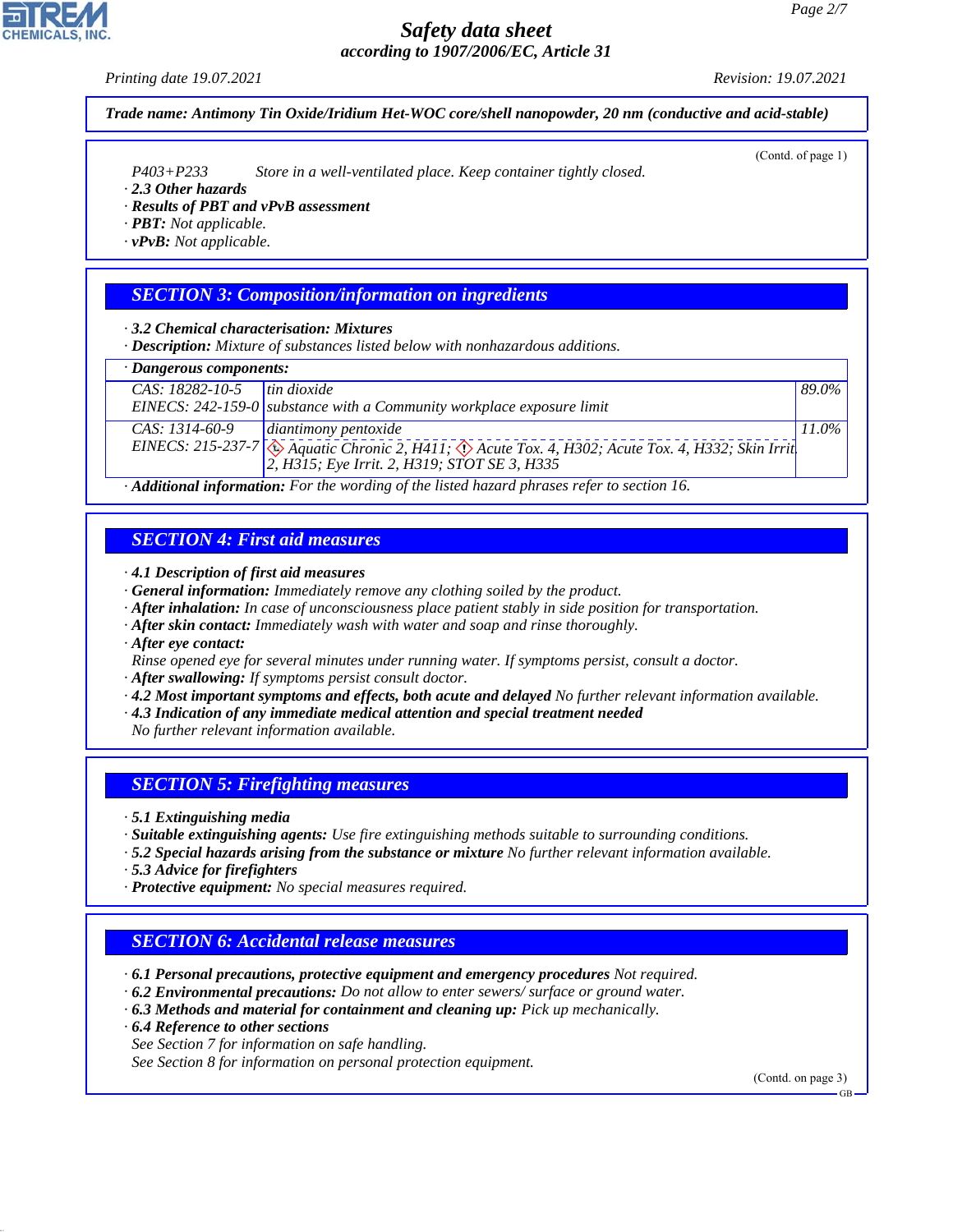*Printing date 19.07.2021 Revision: 19.07.2021*

*Trade name: Antimony Tin Oxide/Iridium Het-WOC core/shell nanopowder, 20 nm (conductive and acid-stable)*

(Contd. of page 2)

*See Section 13 for disposal information.*

## *SECTION 7: Handling and storage*

*· 7.1 Precautions for safe handling No special precautions are necessary if used correctly.*

- *· Information about fire and explosion protection: No special measures required.*
- *· 7.2 Conditions for safe storage, including any incompatibilities*
- *· Storage:*

*· Requirements to be met by storerooms and receptacles: No special requirements.*

- *· Information about storage in one common storage facility: Not required.*
- *· Further information about storage conditions: Keep container tightly sealed.*
- *· 7.3 Specific end use(s) No further relevant information available.*

## *SECTION 8: Exposure controls/personal protection*

*· Additional information about design of technical facilities: No further data; see item 7.*

*· 8.1 Control parameters*

*· Ingredients with limit values that require monitoring at the workplace:*

#### *18282-10-5 tin dioxide*

*WEL Short-term value: 4 mg/m³*

*Long-term value: 2 mg/m³*

*as Sn*

### *1314-60-9 diantimony pentoxide*

*WEL Long-term value: 0.5 mg/m³ as Sb*

*· Additional information: The lists valid during the making were used as basis.*

- *· 8.2 Exposure controls*
- *· Personal protective equipment:*
- *· General protective and hygienic measures: Keep away from foodstuffs, beverages and feed. Immediately remove all soiled and contaminated clothing Wash hands before breaks and at the end of work. Avoid contact with the eyes and skin.*
- *· Respiratory protection: Not required.*
- *· Protection of hands:*



44.1.1

\_S*Protective gloves*

*The glove material has to be impermeable and resistant to the product/ the substance/ the preparation. Due to missing tests no recommendation to the glove material can be given for the product/ the preparation/ the chemical mixture.*

*Selection of the glove material on consideration of the penetration times, rates of diffusion and the degradation · Material of gloves*

*The selection of the suitable gloves does not only depend on the material, but also on further marks of quality and varies from manufacturer to manufacturer. As the product is a preparation of several substances, the resistance of the glove material can not be calculated in advance and has therefore to be checked prior to the application.*

(Contd. on page 4)

GB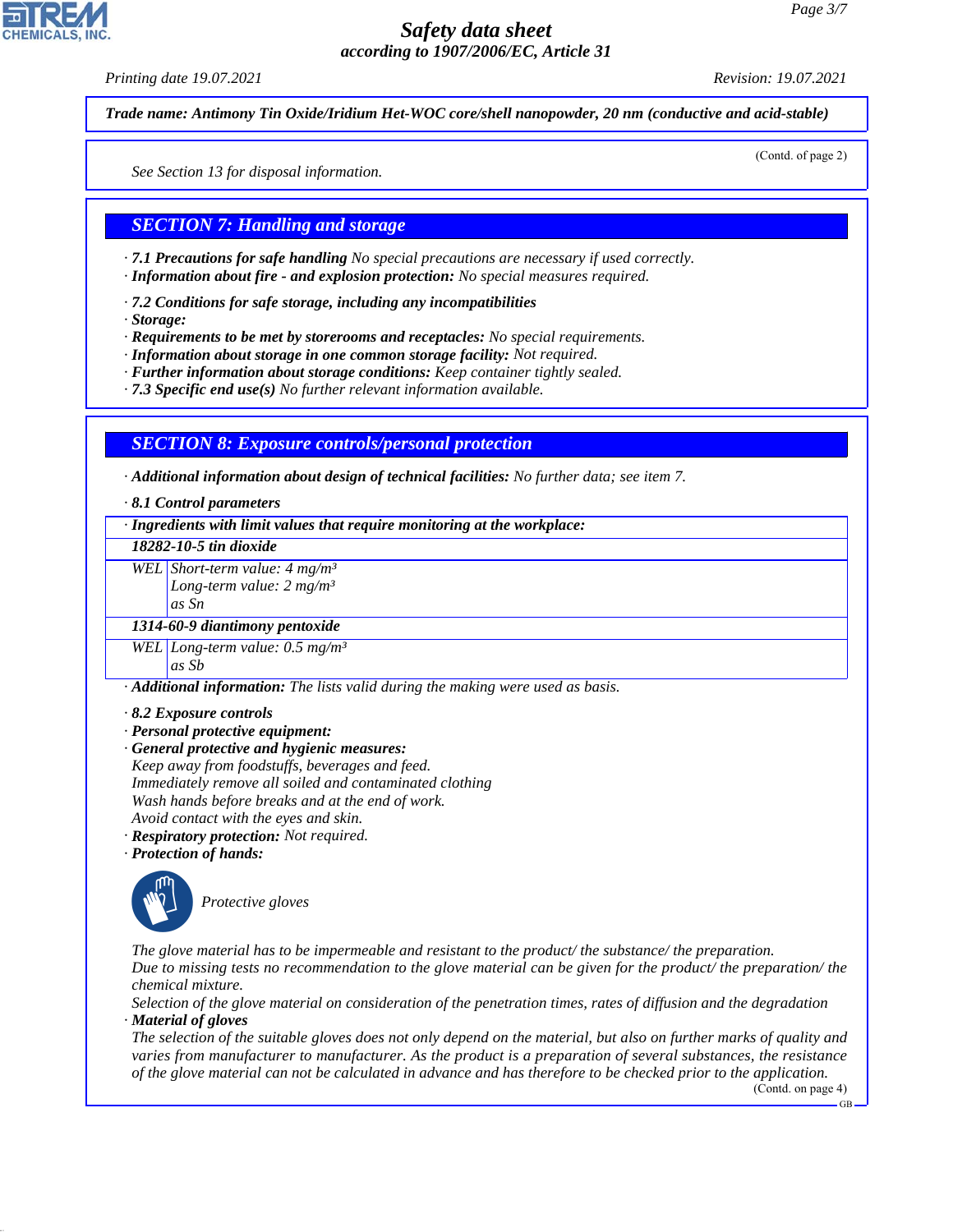*Printing date 19.07.2021 Revision: 19.07.2021*

CHEMICALS, INC.

44.1.1

| Trade name: Antimony Tin Oxide/Iridium Het-WOC core/shell nanopowder, 20 nm (conductive and acid-stable)         |                                                                                                                                   |  |  |  |
|------------------------------------------------------------------------------------------------------------------|-----------------------------------------------------------------------------------------------------------------------------------|--|--|--|
| · Penetration time of glove material<br><i>observed.</i><br>$\cdot$ Eye protection:<br>Tightly sealed goggles    | (Contd. of page 3)<br>The exact break through time has to be found out by the manufacturer of the protective gloves and has to be |  |  |  |
| · 9.1 Information on basic physical and chemical properties<br>· General Information<br>$\cdot$ Appearance:      |                                                                                                                                   |  |  |  |
| Form:                                                                                                            | Powder                                                                                                                            |  |  |  |
| Colour:                                                                                                          | <b>Black</b>                                                                                                                      |  |  |  |
| $\cdot$ Odour:<br>· Odour threshold:                                                                             | Characteristic<br>Not determined.                                                                                                 |  |  |  |
|                                                                                                                  |                                                                                                                                   |  |  |  |
| $\cdot$ pH-value:                                                                                                | Not applicable.                                                                                                                   |  |  |  |
| · Change in condition<br>Melting point/freezing point:<br>Initial boiling point and boiling range: Undetermined. | Undetermined.                                                                                                                     |  |  |  |
| · Flash point:                                                                                                   | Not applicable.                                                                                                                   |  |  |  |
| · Flammability (solid, gas):                                                                                     | Not determined.                                                                                                                   |  |  |  |
| · Ignition temperature:                                                                                          |                                                                                                                                   |  |  |  |
| <b>Decomposition temperature:</b>                                                                                | Not determined.                                                                                                                   |  |  |  |
| · Auto-ignition temperature:                                                                                     | Product is not selfigniting.                                                                                                      |  |  |  |
| · Explosive properties:                                                                                          | Product does not present an explosion hazard.                                                                                     |  |  |  |
| · Explosion limits:<br>Lower:<br><b>Upper:</b>                                                                   | Not determined.<br>Not determined.                                                                                                |  |  |  |
| · Vapour pressure:                                                                                               | Not applicable.                                                                                                                   |  |  |  |
| $\cdot$ Density at 20 $\textdegree$ C:<br>· Relative density<br>· Vapour density<br>$\cdot$ Evaporation rate     | 7 g/cm <sup>3</sup><br>Not determined.<br>Not applicable.<br>Not applicable.                                                      |  |  |  |
| · Solubility in / Miscibility with<br>water:                                                                     | Insoluble.                                                                                                                        |  |  |  |
| · Partition coefficient: n-octanol/water:                                                                        | Not determined.                                                                                                                   |  |  |  |
| · Viscosity:<br>Dynamic:<br>Kinematic:                                                                           | Not applicable.<br>Not applicable.                                                                                                |  |  |  |
| · Solvent content:<br>Organic solvents:<br>$VOC$ (EC)<br>· 9.2 Other information                                 | $0.0\%$<br>$0.00\%$<br>No further relevant information available.<br>$GB -$                                                       |  |  |  |

(Contd. on page 5)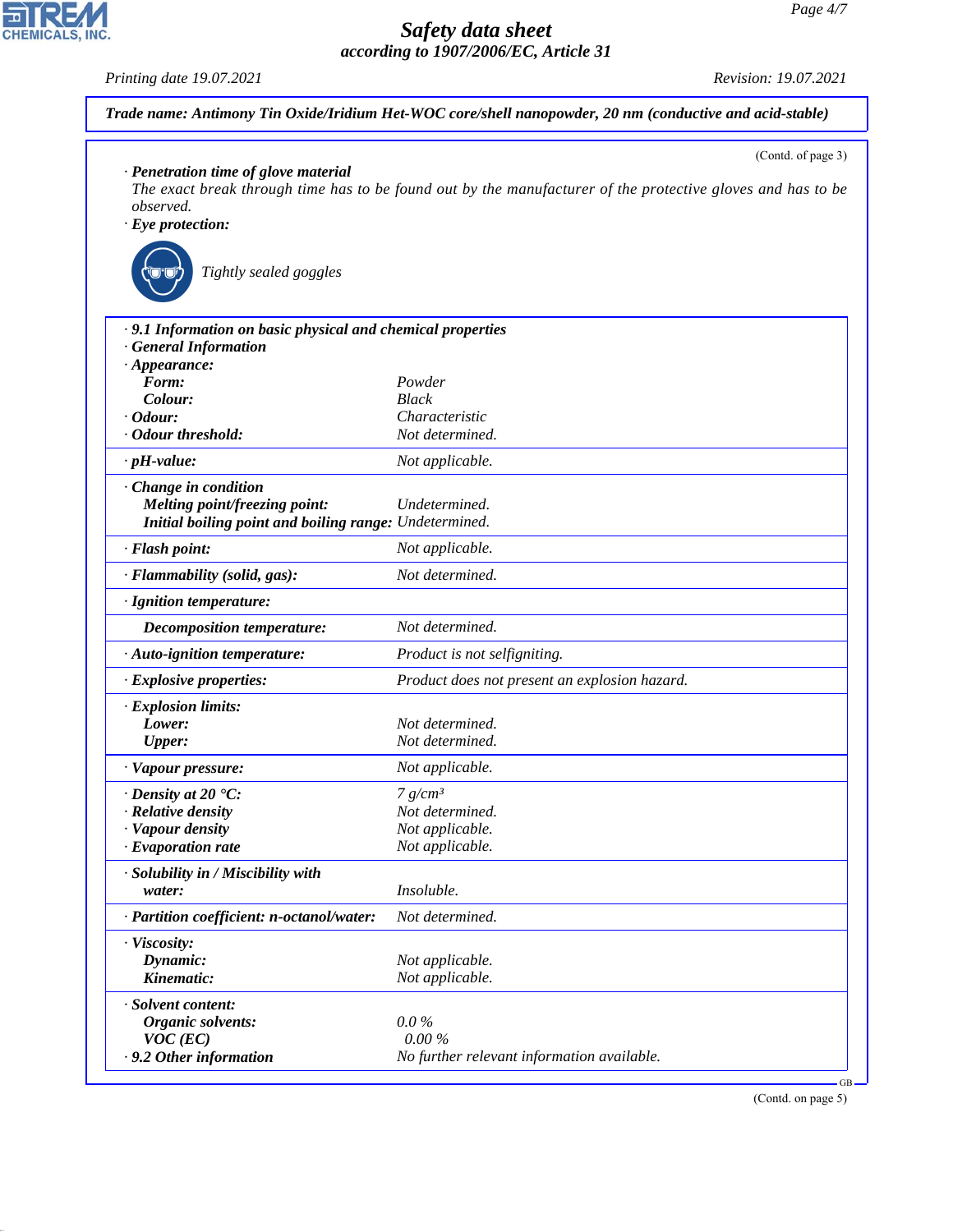*Printing date 19.07.2021 Revision: 19.07.2021*

*Trade name: Antimony Tin Oxide/Iridium Het-WOC core/shell nanopowder, 20 nm (conductive and acid-stable)*

(Contd. of page 4)

### *SECTION 10: Stability and reactivity*

- *· 10.1 Reactivity No further relevant information available.*
- *· 10.2 Chemical stability*
- *· Thermal decomposition / conditions to be avoided: No decomposition if used according to specifications.*
- *· 10.3 Possibility of hazardous reactions No dangerous reactions known.*
- *· 10.4 Conditions to avoid No further relevant information available.*
- *· 10.5 Incompatible materials: No further relevant information available.*
- *· 10.6 Hazardous decomposition products: No dangerous decomposition products known.*

### *SECTION 11: Toxicological information*

- *· 11.1 Information on toxicological effects*
- *· Acute toxicity Based on available data, the classification criteria are not met.*
- *· Primary irritant effect:*
- *· Skin corrosion/irritation*
- *Causes skin irritation.*
- *· Serious eye damage/irritation*
- *Causes serious eye irritation.*
- *· Respiratory or skin sensitisation Based on available data, the classification criteria are not met.*
- *· CMR effects (carcinogenity, mutagenicity and toxicity for reproduction)*
- *· Germ cell mutagenicity Based on available data, the classification criteria are not met.*
- *· Carcinogenicity Based on available data, the classification criteria are not met.*
- *· Reproductive toxicity Based on available data, the classification criteria are not met.*
- *· STOT-single exposure Based on available data, the classification criteria are not met.*
- *· STOT-repeated exposure Based on available data, the classification criteria are not met.*
- *· Aspiration hazard Based on available data, the classification criteria are not met.*

## *SECTION 12: Ecological information*

- *· 12.1 Toxicity*
- *· Aquatic toxicity: No further relevant information available.*
- *· 12.2 Persistence and degradability No further relevant information available.*
- *· 12.3 Bioaccumulative potential No further relevant information available.*
- *· 12.4 Mobility in soil No further relevant information available.*
- *· Additional ecological information:*
- *· General notes:*
- *Water hazard class 1 (German Regulation) (Self-assessment): slightly hazardous for water Do not allow undiluted product or large quantities of it to reach ground water, water course or sewage system.*
- *· 12.5 Results of PBT and vPvB assessment*
- *· PBT: Not applicable.*
- *· vPvB: Not applicable.*
- *· 12.6 Other adverse effects No further relevant information available.*

### *SECTION 13: Disposal considerations*

- *· 13.1 Waste treatment methods*
- *· Recommendation*

44.1.1

*Must not be disposed together with household garbage. Do not allow product to reach sewage system.*

GB

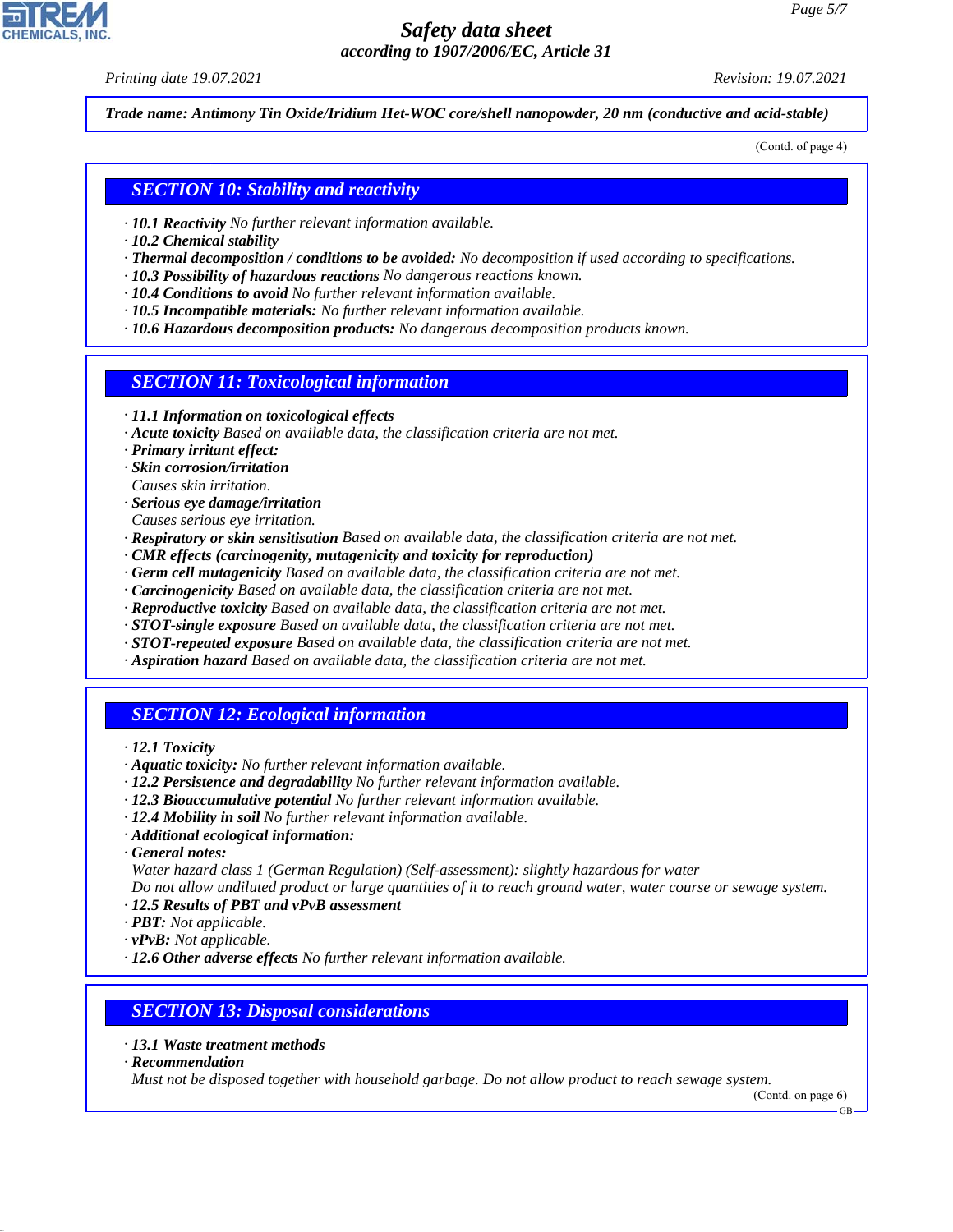*Printing date 19.07.2021 Revision: 19.07.2021*

고

**CHEMICALS, INC.** 

44.1.1

(Contd. of page 5)

*Trade name: Antimony Tin Oxide/Iridium Het-WOC core/shell nanopowder, 20 nm (conductive and acid-stable)*

*· Uncleaned packaging:*

*· Recommendation: Disposal must be made according to official regulations.*

| <b>SECTION 14: Transport information</b>          |                                                                                                    |
|---------------------------------------------------|----------------------------------------------------------------------------------------------------|
| $\cdot$ 14.1 UN-Number                            |                                                                                                    |
| · ADR, IMDG, IATA                                 | <b>UN1549</b>                                                                                      |
| $\cdot$ 14.2 UN proper shipping name              |                                                                                                    |
| $\cdot$ ADR                                       | 1549 ANTIMONY COMPOUND, INORGANIC, SOLID, N.O.S.                                                   |
| · IMDG, IATA                                      | ANTIMONY COMPOUND, INORGANIC, SOLID, N.O.S.                                                        |
| $\cdot$ 14.3 Transport hazard class(es)           |                                                                                                    |
| · ADR, IMDG, IATA                                 |                                                                                                    |
|                                                   |                                                                                                    |
| · Class                                           | 6.1 Toxic substances.                                                                              |
| · Label                                           | 6.1                                                                                                |
| · 14.4 Packing group                              |                                                                                                    |
| · ADR, IMDG, IATA                                 | Ш                                                                                                  |
| · 14.5 Environmental hazards:                     | Not applicable.                                                                                    |
| $\cdot$ 14.6 Special precautions for user         | Warning: Toxic substances.                                                                         |
| · EMS Number:                                     | $F-A.S-A$                                                                                          |
| · Stowage Category                                | A                                                                                                  |
| · 14.7 Transport in bulk according to Annex II of |                                                                                                    |
| <b>Marpol and the IBC Code</b>                    | Not applicable.                                                                                    |
| · Transport/Additional information:               |                                                                                                    |
| $-ADR$                                            |                                                                                                    |
| $\cdot$ Limited quantities (LQ)                   | $5 \ kg$                                                                                           |
| $\cdot$ Excepted quantities (EQ)                  | Code: El                                                                                           |
|                                                   | Maximum net quantity per inner packaging: 30 g<br>Maximum net quantity per outer packaging: 1000 g |
|                                                   |                                                                                                    |
| · IMDG                                            |                                                                                                    |
| $\cdot$ Limited quantities (LQ)                   | $5 \ kg$                                                                                           |
| $\cdot$ Excepted quantities (EQ)                  | Code: El<br>Maximum net quantity per inner packaging: 30 g                                         |
|                                                   | Maximum net quantity per outer packaging: 1000 g                                                   |
|                                                   |                                                                                                    |
| · UN "Model Regulation":                          | UN 1549 ANTIMONY COMPOUND, INORGANIC, SOLID,<br><i>N.O.S.</i> , 6.1, <i>III</i>                    |

(Contd. on page 7)

GB